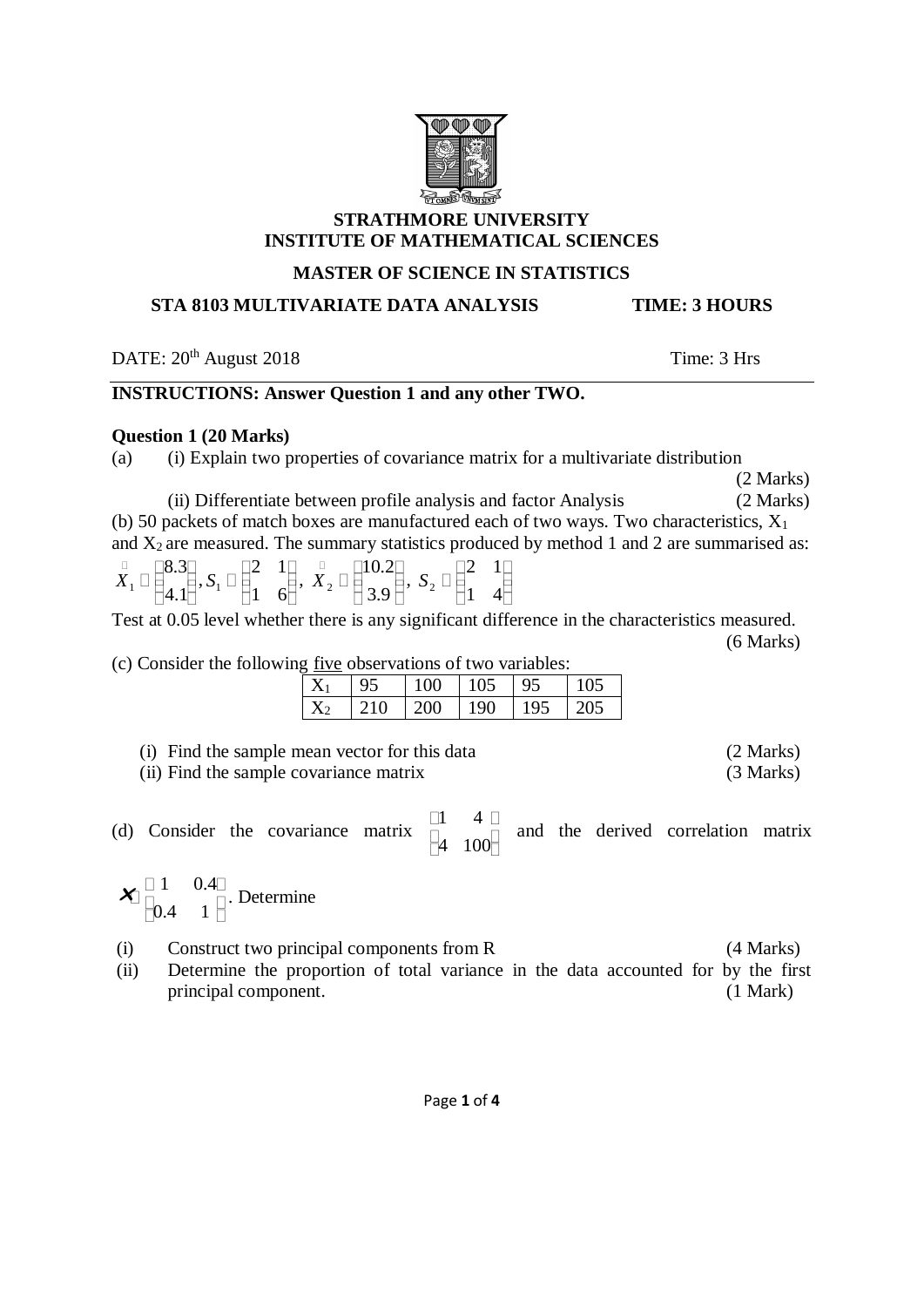## **Question 2 (20 Marks)**

(a) Let  $\underline{X} \Box \Box x_1, x_2, ..., x_n$ <sup>"</sup>  $\underline{X} \Box \Box x_1, x_2, ..., x_p$  be a p-dimensional column vector of random variables each which is distributed by  $N_p \sim (\mu, \Sigma)$ , with  $\square \square 0$ , as shown below

$$
f(\underline{X}) \Box \frac{1}{\left\|2 \mathcal{L} \right\|^{2}} \exp \left\{-\frac{1}{2} \mathcal{Q} \right\} \Box \Box \Delta \underline{X} \Box \Box
$$

where,  $Q \Box \Box X \Box \Box \Box \Box \Box X \Box \Box$ .

| (i)  | Derive the Maximum Likelihood Estimator of $\sim$ | (5 Marks) |
|------|---------------------------------------------------|-----------|
| (ii) | Derive the Maximum Likelihood Estimator of $\Box$ | (5 Marks) |

- (b) Suppose  $\underline{X} \square x_1, x_2, ..., x_n$  are n independent observations and that  $X \sim N \square \sim \mathcal{P} \square$ ,<br>(i) Show that the joint distribution of  $x_1, x_2, ..., x_n$  is the n-variate normal distri  $x_1, x_2, \ldots, x_n$  is the n-variate normal distribution. (3 Marks)
	- (ii) Determine the moment generating function of X (7 Marks)

## **Question 3 (20 Marks)**

(a) Let the number of variates  $p=3$  and the number of common factors  $m=1$  and suppose the random variables  $X_1$ ,  $X_2$  and  $X_3$  have the positive definite covariance matrix

$$
\Sigma = \begin{bmatrix} 1 & 0.63 & 0.45 \\ 0.63 & 1 & 0.35 \\ 0.45 & 0.35 & 1 \end{bmatrix}
$$
  
and that  $\square$   $\square$  cov $(\square)$   $\square$   $\begin{bmatrix} 0.19 & 0 & 0 \\ 0 & 0.15 & 0 \\ 0 & 0 & 0.75 \end{bmatrix}$ 

(i) Show that standardized random variables are given by;  $Z_1 \square 0.9F_1 \square \square_1$ ,  $Z_2 \square 0.7F_1 \square \square_2$ ,  $Z_3 \Box 0.5 F_1 \Box \Box_3$  where var  $(F_1) = cov \Box_1, F_1 \Box 0$ (4 Marks) (ii) Calculate the communicalities, hence interpret your results (3 Marks)

• b) Two groups of students were studied on their performance on three different subject out of a possible score of 15 marks. The data collected on students who attend classes during the day,  $n_1$  and those who attend evening classes  $n_2$  is as shown below.

| Unit               | Group                       |                                 |  |
|--------------------|-----------------------------|---------------------------------|--|
|                    | Day class, $n_1 \square 37$ | Evening class, $n_2 \square 12$ |  |
| <b>Mathematics</b> |                             |                                 |  |
| English            |                             |                                 |  |
| Science            |                             |                                 |  |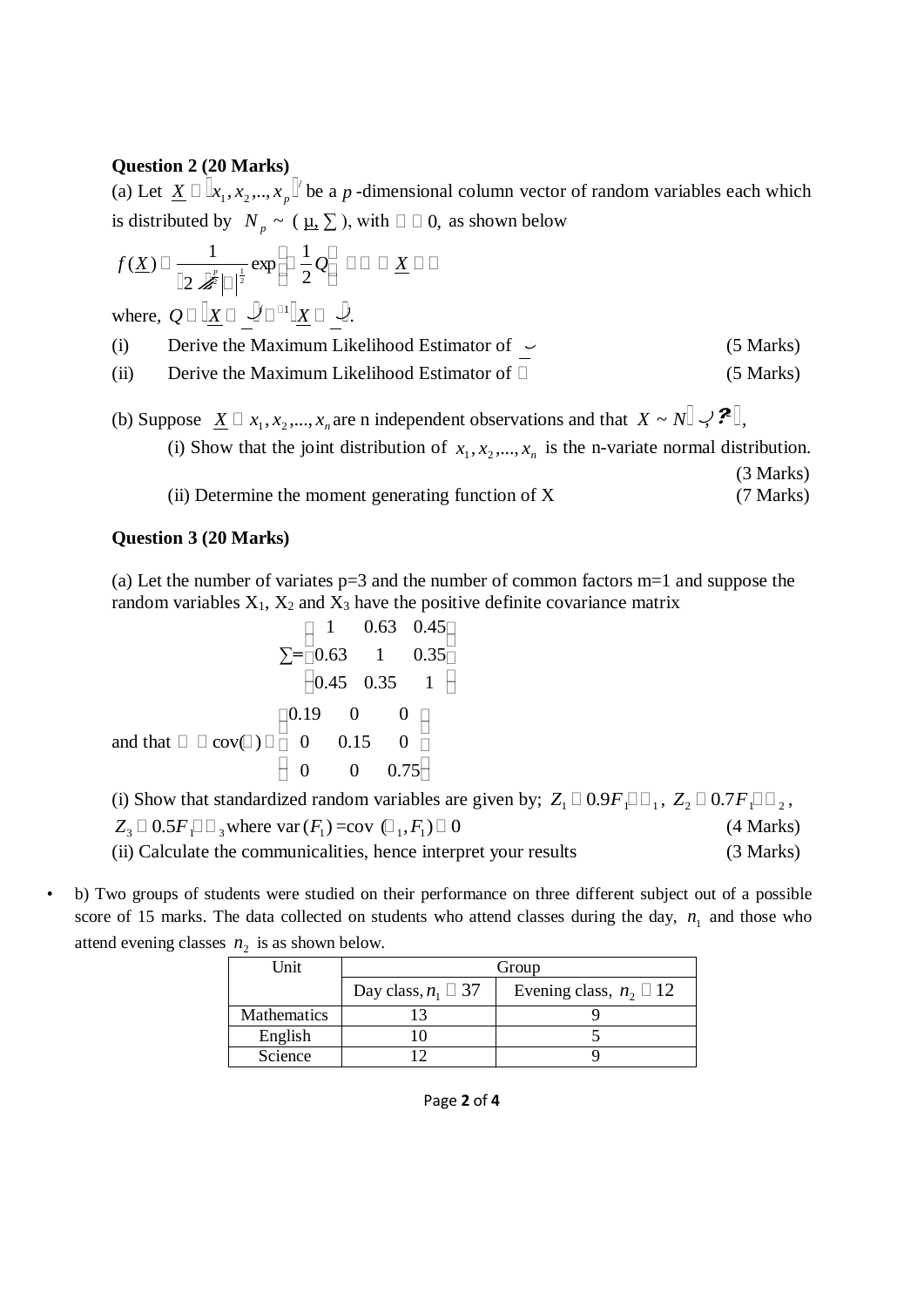(i) Develop the variance –covariance matrix S (3 Marks)

(ii) Determine whether the two profiles are parallel (4 Marks) (iii) Assuming the profiles are parallel determine whether the profiles are coincident (6 Marks)

## **Question 4 (20 Marks)**

Suppose we have the following population of four observations made on three random variables  $X_1$ ,  $X_2$ , and  $X_3$ :

| $\rm X_1$ | $X_2$ | $X_3$ |
|-----------|-------|-------|
| 1.0       | 6.0   | 9.0   |
| 4.0       | 12.0  | 10.0  |
| 3.0       | 12.0  | 15.0  |
| 4.0       | 10.0  | 12.0  |

Suppose the derived correlation matrix is given by;

|                                        | .83      | .35 <sub>□</sub> |
|----------------------------------------|----------|------------------|
| $\blacktriangle$ $\overline{\cap}$ .83 | $\sim$ 1 | $.62\Box$        |
| $\parallel$ .35                        | .62      | $\mathbf{1}$     |

and the corresponding eigen value-eigen vector pairs:

$$
\begin{array}{ccc}\n\begin{array}{ccc}\n\uparrow & 2.2 & e_1 \Box \Box 0.58 & 0.63 & 0.51\n\end{array} & \begin{array}{ccc}\n\downarrow & 0.62 & e_2 \Box \Box 0.54 & \Box \ 0.16 & 0.82\n\end{array}\n\end{array}
$$
\n
$$
\begin{array}{ccc}\n\hline\n\downarrow & 0.16 & 0.82\n\end{array}
$$

- (a) Find the three population principal components variables  $Y_1$ ,  $Y_2$ , and  $Y_3$  for the standardized random variables  $Z_1$ ,  $Z_2$ , and  $Z_3$  (3 Marks)
- (b) Determine the proportion of total population variance due to each principal component (8 Marks)
- (c) Obtain the correlations between the original random variables  $X_i$  and the principal  $components Y<sub>i</sub>$ . Hence interpret the correlation matrix.  $(9 Marks)$

## **Question 5 (20 Marks)**

(a) Outline Three assumptions about the structure of the data for one way Multivariate Analysis of Variance (3 Marks) (3 Marks)

(b) Explain the objective of canonical correlation analysis (2 Marks)

(c) Let  $Z^{(1)} = [Z_1^{\text{lin}}, Z_2^{\text{lin}}]$ 2  $\left[ Z_{1}^{\parallel 1 \parallel },Z_{2}^{\parallel 2 \parallel }\right] '$  and  $\left[ Z_{2}^{(2)}\!\!=\mathbb{\left[}\! \left. Z_{1}^{\parallel 1 \parallel },Z_{2}^{\parallel 2 \parallel }\right] \right] '$ 2  $Z_1^{\text{full}}$ ,  $Z_2^{\text{full}}$  be standardized variables  $Z \Box \Box Z^{(1)}$ ,  $Z^{(2)} \Box$  and